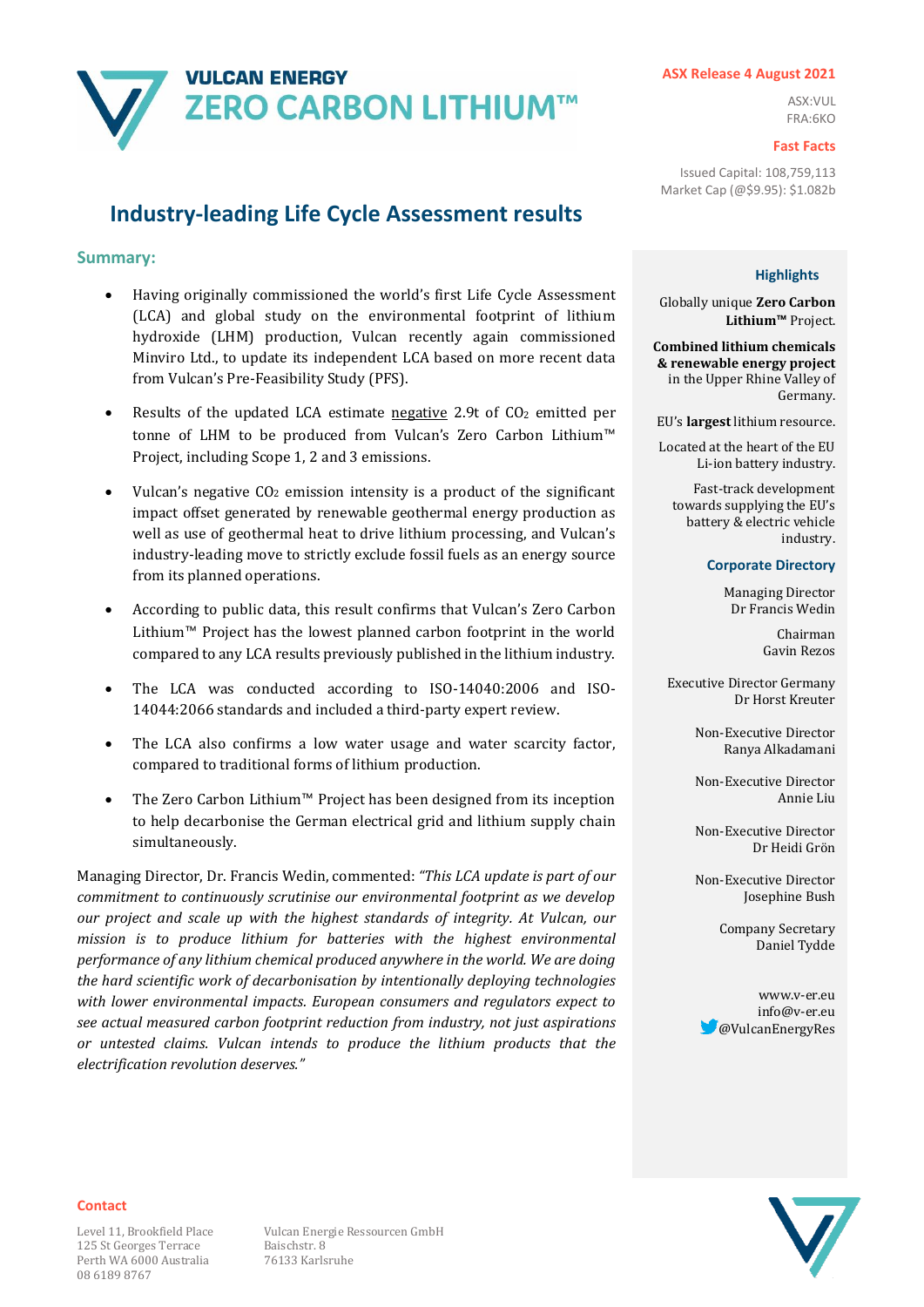

# Lithium product Global Warming Potential (GWP)

Vulcan will burn zero fossil fuels in its process, instead leveraging geothermal energy and decarbonised electricity



(1) Minviro Life Cycle Assessment of Vulcan Energy Resources's Pre-Feasibility Study (2021)

The LCA conducted on our PFS-level extraction and chemical process study shows that Vulcan is expected to have the lowest global warming potential of any other lithium product in the world. This is because:

- 1. **Vulcan will burn zero fossil fuels** while producing lithium chemicals and electricity.
- 2. We will co-produce low-carbon electricity for the high  $CO<sub>2</sub>$ -intensity German grid which is struggling to decarbonise. We will produce much more power than we will use, decarbonising the German grid. For all the producing lithium chemicals and electricity.<br>
2. We will co-produce low-carbon electricity for the high CO<sub>2</sub>-intensity German grid which is a decarbonise. We will produce much more power than we will use, dec
	- 3. Vulcan is making deliberate technology decisions to reduce  $CO<sub>2</sub>$  emissions, notably the choice of

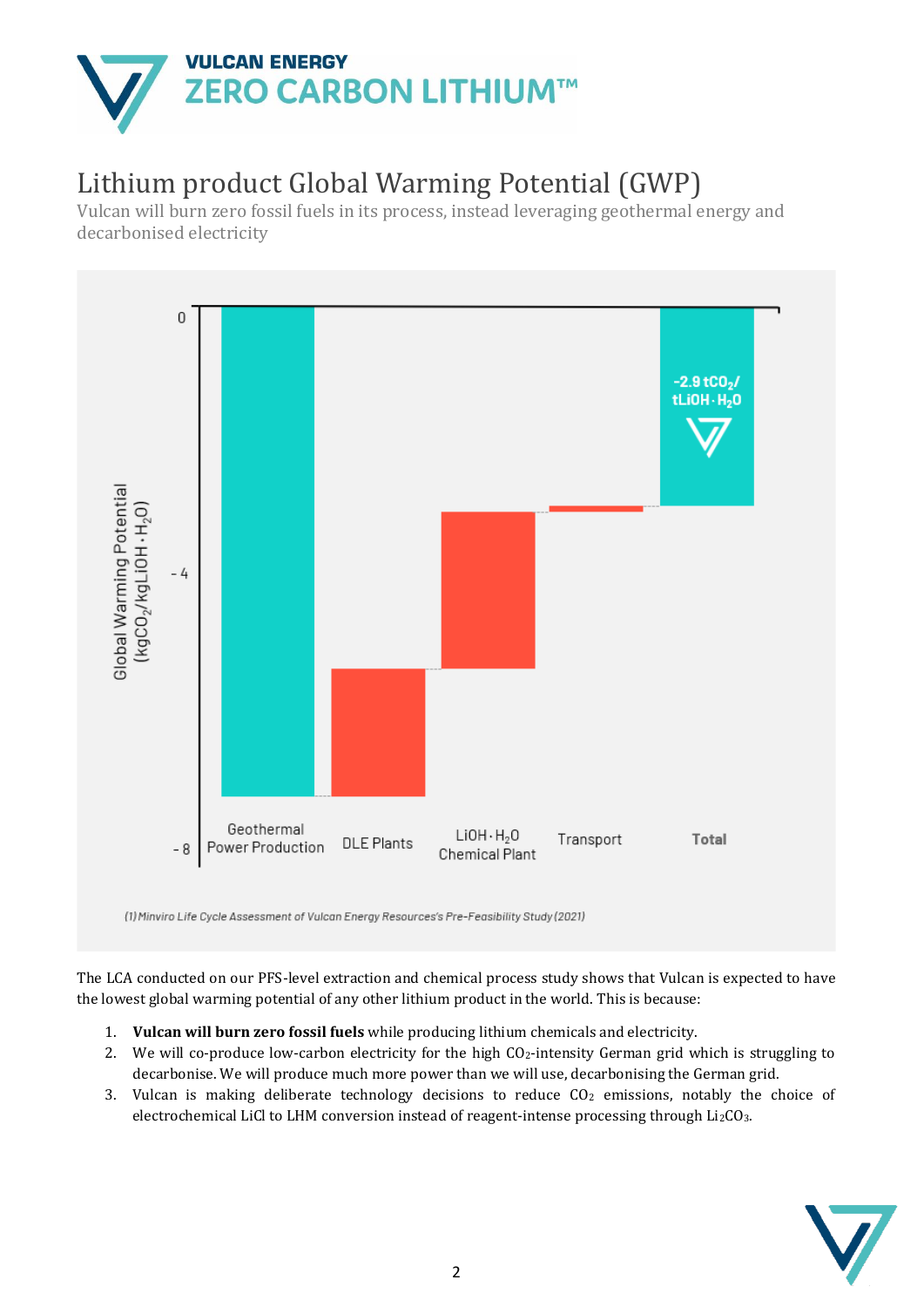

# Carbon footprint by "Scope" of emissions

Scopes of emissions are helpful for understanding the drivers of  $\mathrm{CO}_2$  emissions in manufacturing a product



(1) Minviro Life Cycle Assessment of Vulcan Energy Resources's Pre-Feasibility Study (2021)

Vulcan's CO<sup>2</sup> emissions can be broken down into "scopes" of emissions according to the Greenhouse Gas Protocol. In alignment with future European regulations and best practice  $CO<sub>2</sub>$  emission reporting, we disclose our Scopes 1, 2, and 3 emissions up to the "gate" of LHM product delivery:

**0 kg CO2/kg LHM Scope 1 emissions** because Vulcan will not burn any fossil fuels, and will not release CO<sup>2</sup> in the brine to the atmosphere.

**-3.1 kg CO2/kg LHM Scope 2 emissions** because Vulcan will produce excess zero-carbon power which will decarbonise the German power grid.

**0.2 kg CO2/kg LHM Scope 3 emissions** (upstream and downstream to gate of delivery to customer) due to Vulcan's decision to use ultra-low reagent consumption electrochemical lithium chloride to lithium hydroxide **0 kg CO<sub>2</sub>/kg LHI**<br>in the brine to the ati<br>-3.1 kg CO<sub>2</sub>/kg L<br>decarbonise the Gerr<br>**0.2 kg CO<sub>2</sub>/kg LF**<br>Vulcan's decision to<br>chemical processing.

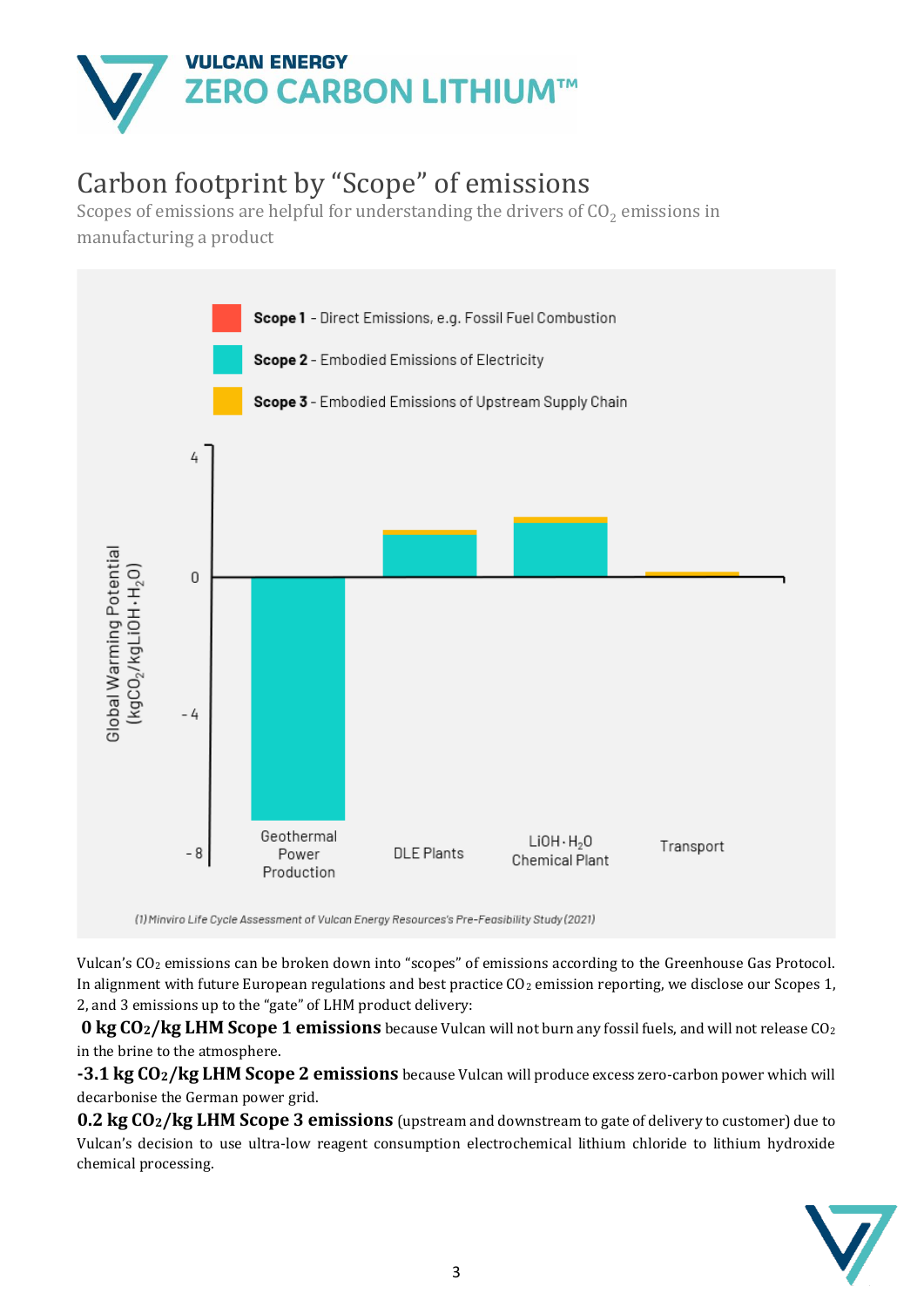

# Global Warming Potential (GWP)

kg CO $_{\rm 2}$  equivalent per kg of battery-quality LHM



LCAs have been conducted by Minviro and Argonne National Laboratory on lithium chemicals produced from the Salar de Atacama in Chile and lithium chemicals produced by Chinese converters using Australian spodumene concentrate as feedstock. Based on this publicly available data on existing modes of production, Vulcan's lithium product from its planned operations is expected to have a far lower CO<sup>2</sup> emissions intensity than existing modes of production.<br>production.

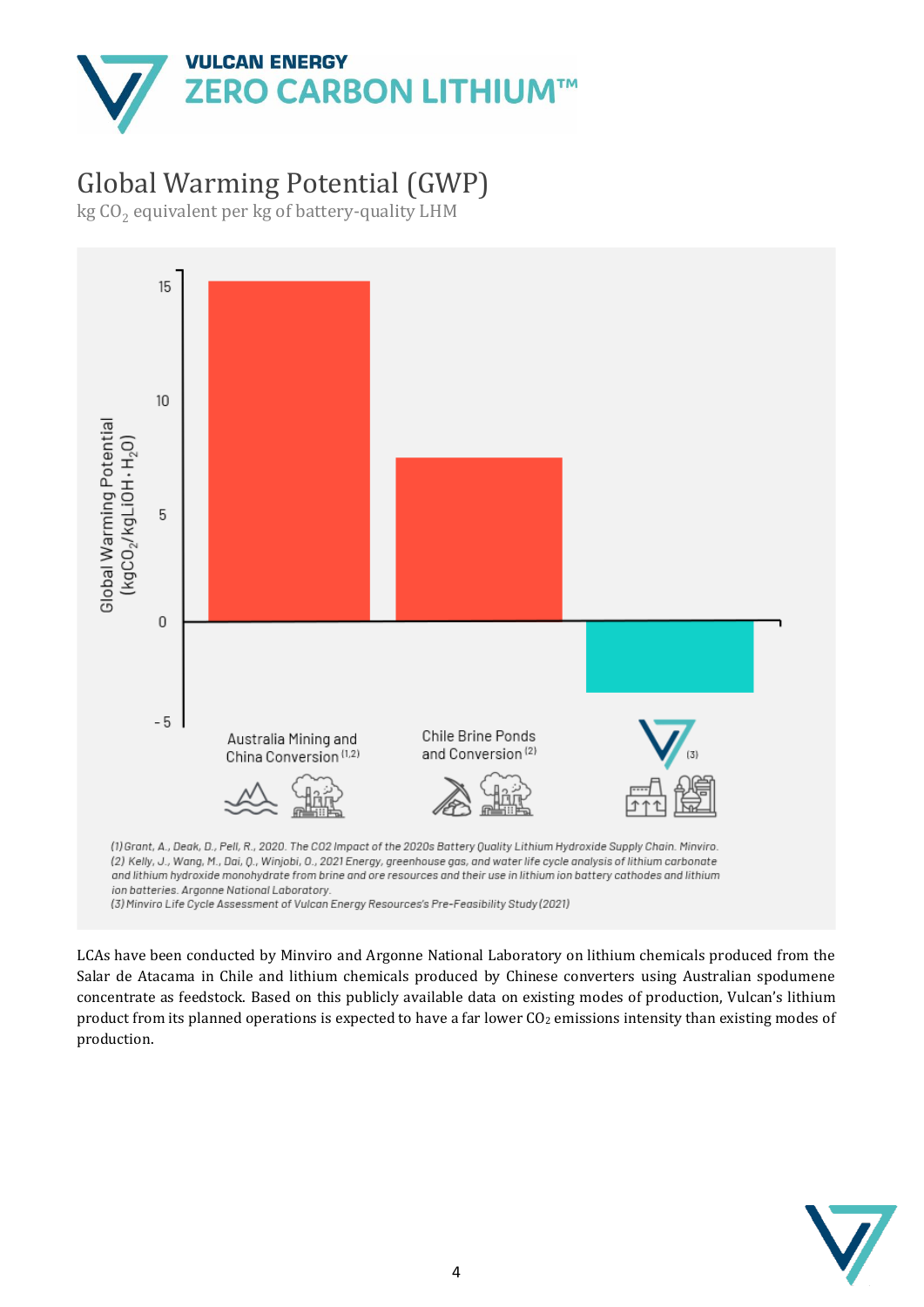

# Direct Water Use

Water consumption for lithium extraction in arid locations is scrutinised by European buyers



monohydrate from brine and ore resources and their use in lithium ion battery cathodes and lithium ion batteries. Argonne National Laboratory. (3) Vulcan Energy Resources Calculation (2021)

(4) Vulcan Energy Resources Pre-Feasibility Study (2021)

Water is consumed in all lithium extraction and processing. In evaporation ponds, large quantities of water are evaporated from brine to produce lithium chloride which are converted into lithium chemicals. Even though water in brine cannot be consumed or used for agriculture directly, withdrawal of water in brine from the ecosystem has been found to be causing dehydration of soil and death of flora in places like the Salar de Atacama<sup>1</sup>. There is also concern about the impact of depletive brine extraction on freshwater aquifers which sit on top of brine aquifers at the Atacama. Vulcan's geothermal lithium process will involve reinjection of all the water in the brine back to where been found to be causing dehydration of soil and death o<br>concern about the impact of depletive brine extraction on<br>the Atacama. Vulcan's geothermal lithium process will inve<br>it originally came from, leading to a very low w

![](_page_4_Picture_7.jpeg)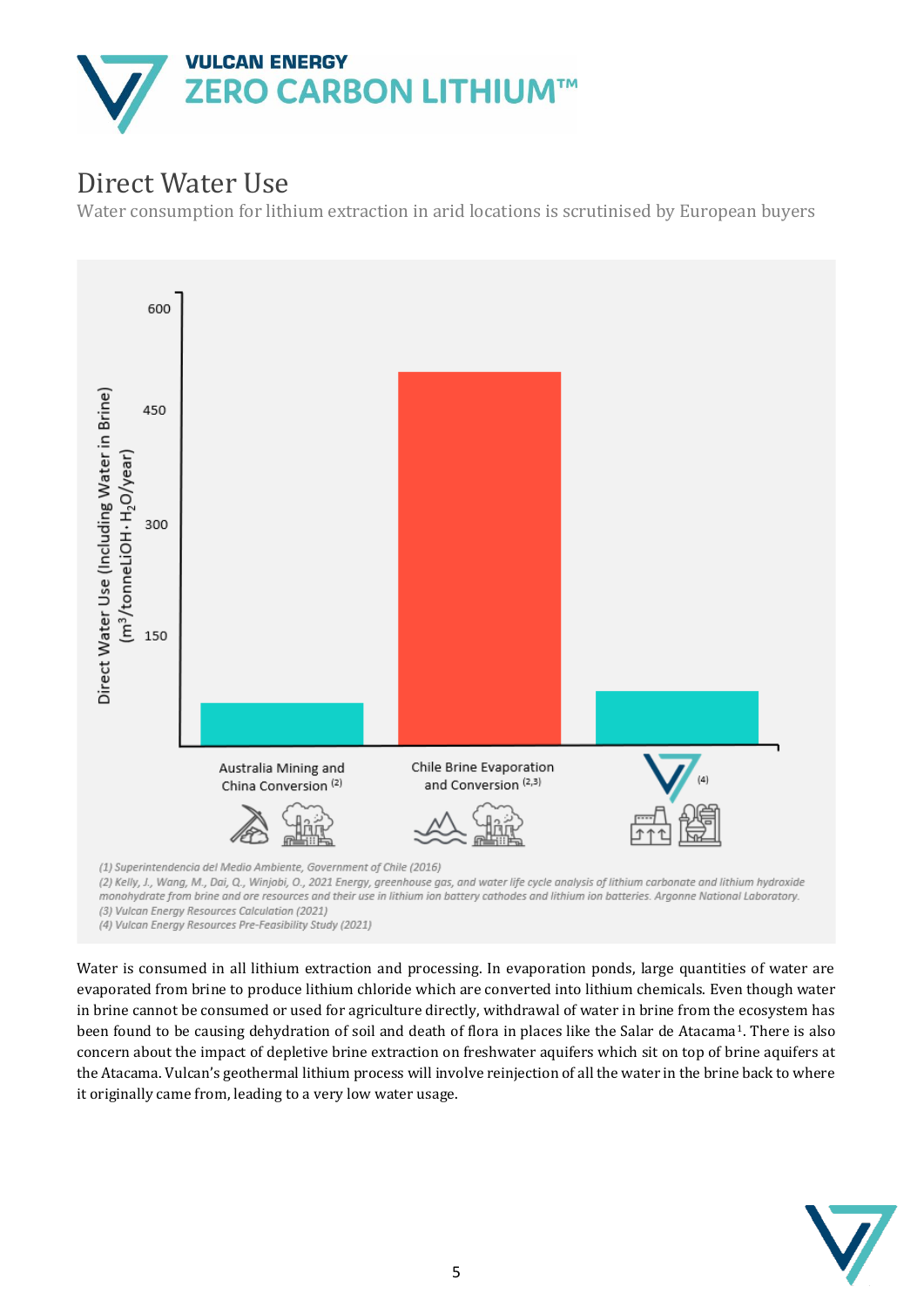![](_page_5_Picture_0.jpeg)

## Water scarcity factor: AWARE methodology

In life cycle assessment, water scarcity factors are used to compare direct water use in different places

![](_page_5_Figure_3.jpeg)

the Upper Rhine Valley. https://wulca-waterlca.org/aware/

The AWARE methodology in LCA involves the use of scarcity factors in order to make comparisons of water use in different locations globally. The scarcity factor corresponds to the likelihood that water use will impact the availability of water for human use or ecosystems in a specific watershed. Scarcity factors range from 0.1 (no water scarcity) to 100 (high water scarcity). Since there is significantly more water in Western Germany than is needed, the water scarcity factor there is 0.7. In the Atacama it is 100, the highest water scarcity factor on the planet. This means that Vulcan's water use will have no local impact on water availability compared to water used in a place like availability of water f<br>scarcity) to 100 (high<br>the water scarcity fa<br>means that Vulcan's v<br>the Atacama in Chile.

![](_page_5_Picture_6.jpeg)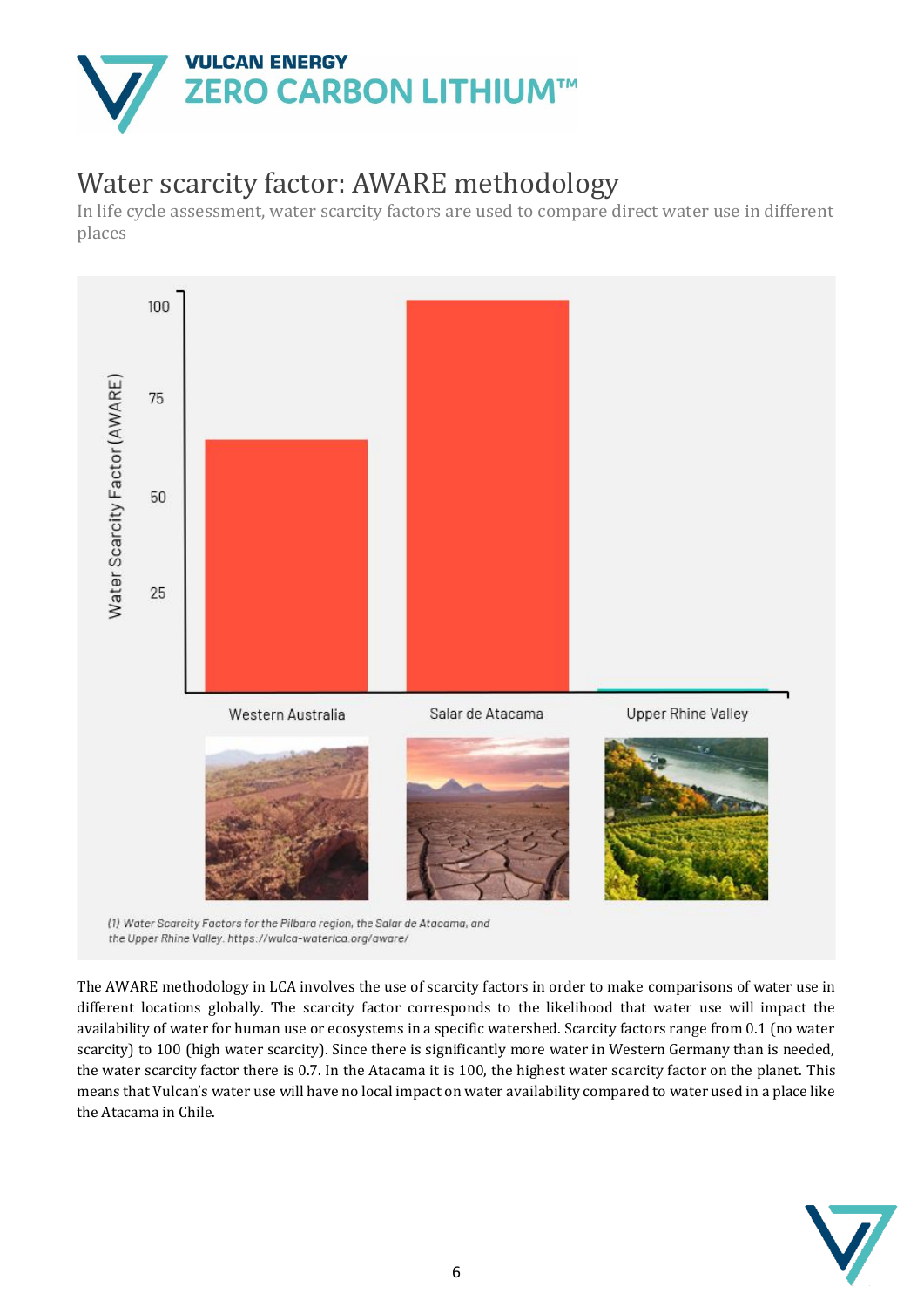![](_page_6_Picture_0.jpeg)

### **About Vulcan**

*Vulcan is aiming to become the world's first lithium producer with net zero greenhouse gas emissions. Its ZERO CARBON LITHIUM™ Project intends to produce a battery-quality lithium hydroxide chemical product from its combined geothermal energy and lithium resource, which is Europe's largest lithium resource, in Germany. Vulcan's unique, ZERO CARBON LITHIUM™ Project aims to produce both renewable geothermal energy, and lithium hydroxide, from the same deep brine source. In doing so, Vulcan intends to address lithium's EU market requirements by reducing the high carbon and water footprint of production, and total reliance on imports. Vulcan aims to supply the lithium-ion battery and electric vehicle market in Europe, which is the fastest growing in the world. The Vulcan Zero Carbon Lithium™ project has a resource which can satisfy Europe's needs for the electric vehicle transition, from a source with net zero greenhouse gas emissions, for many years to come.*

![](_page_6_Picture_3.jpeg)

![](_page_6_Picture_4.jpeg)